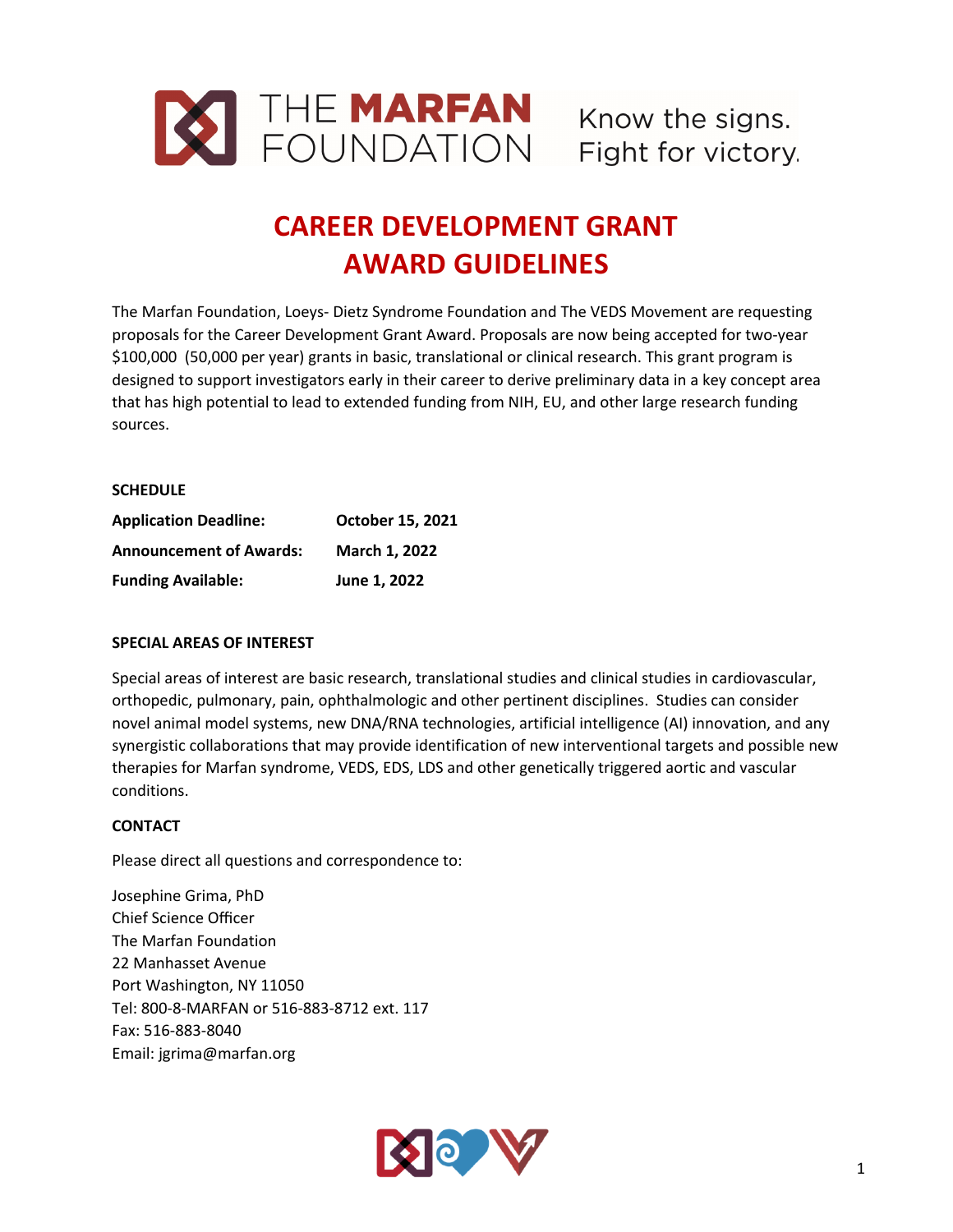

# **TABLE OF CONTENTS**

| A. Introduction                                    | 3 |
|----------------------------------------------------|---|
| B. Types of Proposals Solicited                    | 3 |
| C. Budget                                          | 3 |
| D. Qualifications of Principal Investigator        | 3 |
| E. Review Process                                  | 3 |
| F. Terms of the Award                              | 4 |
| G. Contact Information                             | 6 |
| H. Details of Proposal                             | 6 |
| I. Exhibit I to Research Grant Recipient Agreement | 8 |

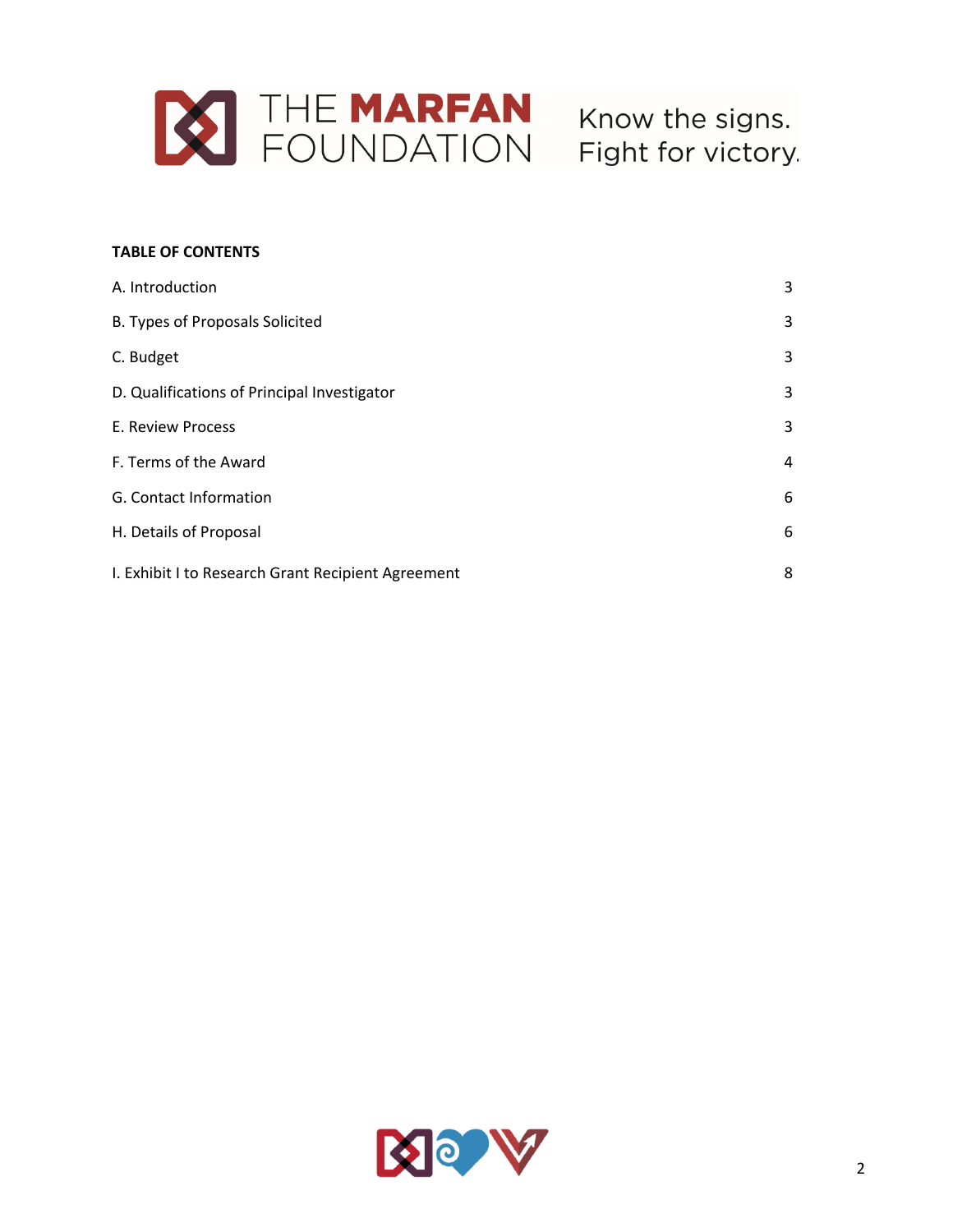

#### **PROCEDURE FOR SUBMISSION, REVIEW, AND AWARD OF CAREER DEVELOPMENT GRANTS**

## **A. INTRODUCTION**

The Marfan Foundation and its divisions award grants to support research related to Marfan syndrome, VEDS, EDS, LDS and other genetically triggered aortic and vascular conditions. One goal of the Foundation's Research Program is to advance research in this area and to identify methods for earlier diagnosis, improved therapies and to find an eventual cure. A second goal is to support investigators early in their career to develop preliminary data in a key concept area that has high potential to lead to extended funding from NIH, EU, and other large research funding sources.

# **B. TYPES OF PROPOSALS SOLICITED**

Each application should have the quality of an NIH proposal. Special areas of interest are basic, translational and clinical studies in cardiovascular, orthopedic, pulmonary, pain, ophthalmologic and other pertinent areas utilizing synergistic collaborations; novel theories; novel animal model systems; AI innovation; DNA/RNA technologies for identification of new targets and new therapeutic therapies. The award is designed to support investigators studying any discipline. Special consideration is given to proposals in non-cardiac disciplines and clinical research areas.

# **C. BUDGET**

Applicants may request up to \$50,000 per year for two years.

## **D. QUALIFICATIONS OF THE PRINCIPAL INVESTIGATOR (PI)**

The principal investigator must hold an MD, DO, PhD, ScD, DDS, DVM, or equivalent degree. The investigator must have proven ability to pursue independent research as evidenced by original research publications in peer-reviewed journals. Applicants must have less than seven years of experience in a faculty position at the time of application submission and have never received an NIH R01 grant award or similar grant award. If the applicant has already received an R01 grant, the applicant must apply to the Foundation's Innovator Grant Award Program, even if they do not hold an Associate Professor position. Appointments associated with clinical housestaff/fellowship training positions will be excluded from the seven-year limit. Applicants cannot hold an NIH K grant, or other training grant simultaneously with The Marfan Foundation Early Investigator grant. Applicants cannot receive more than one Career Development Grant from the Marfan Foundaiton during the seven-year experience limit. Work can be performed in the U.S. or internationally and non-U.S. appointments are acceptable.

## **E. REVIEW PROCESS**

The Foundation's Scientific Advisory Board, a committee of experts in basic, translational and clinical research, will review each application. The NIH peer review study section model will be followed. Each proposal will receive a priority score based on the evaluation of the committee. Priority scores will be forwarded to The Marfan Foundation where award decisions will be made

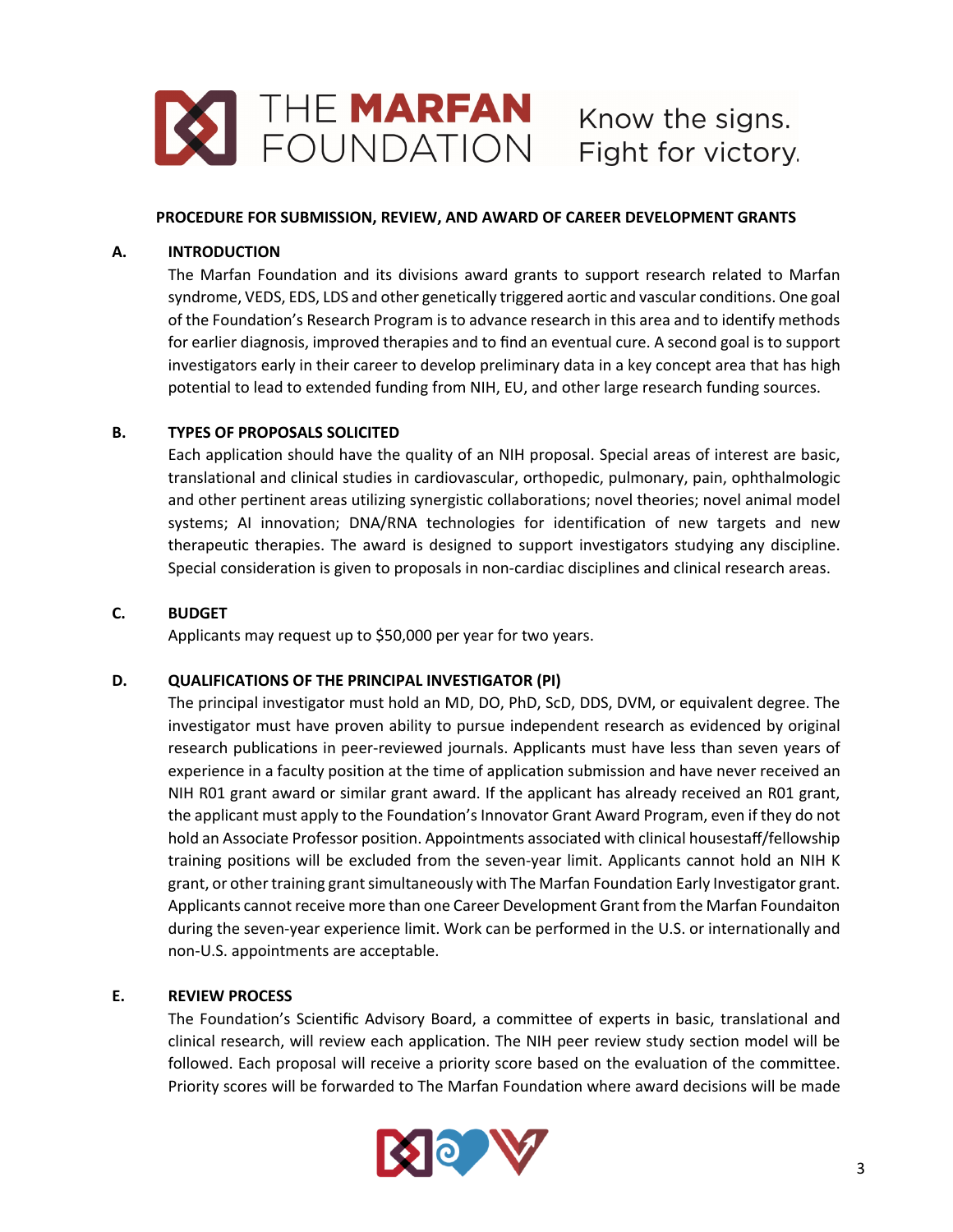

based upon relative scientific merit ranking of the submitted grants, and on priorities of The Marfan Foundation. All applications will be held in the strictest confidence and all decisions by The Marfan Foundation are final.

# **F. TERMS OF THE AWARD**

## **a. Duration**

Two-year funding period begins June 1, 2022 and ends May 31, 2024.

# **b. Changes of Status of Principal Investigator**

If the named PI changes affiliations, the award will follow only after approval of transfer from The Marfan Foundation. If the named PI ceases research in the field for which the award was made, the award will terminate and the remaining balance will be returned to The Marfan Foundation.

## **c. Site of Project**

Awards are for studies at international or national universities, public or private universities, colleges, hospitals, and biomedical research institutions. The PI will make all arrangements for the execution of the proposed research projects.

## **d. Budget**

Budgets for up to, but not exceeding, \$100,000 for two-years are acceptable (i.e., \$50,000 per year). Payments will be made to the PI's institution which will be responsible for administering the funds. Salaries for PIs, support personnel or current research post-doctoral fellows engaged in the project may be requested. Any unexpended funds shall be returned to The Marfan Foundation upon completion of the granting period unless extension is approved by The Marfan Foundation. The Marfan Foundation does not pay for institutional overhead, construction or renovation; purchase of major capital equipment; office equipment or furniture; travel (except as required to perform the project); tuition fees; journal subscriptions, dues or memberships; equipment service contracts; or salaries for secretaries. Funds will be distributed semi-annually.

## **e. Indemnification of The Marfan Foundation**

Principal Investigator, co-investigators and his/her Affiliated Institution will be obligated to indemnify The Marfan Foundation from any and all liability that may arise from the PI's/Affiliated Institution's conduct and The Marfan Foundation affiliation therewith due to the grant relationship.

## **f. Institutional Support**

The PI assumes responsibility for conducting research projects and supervising the work of co-investigators. The PI must demonstrate that access to a suitable caseload or patient population will be available for study during the funding period for clinical studies.

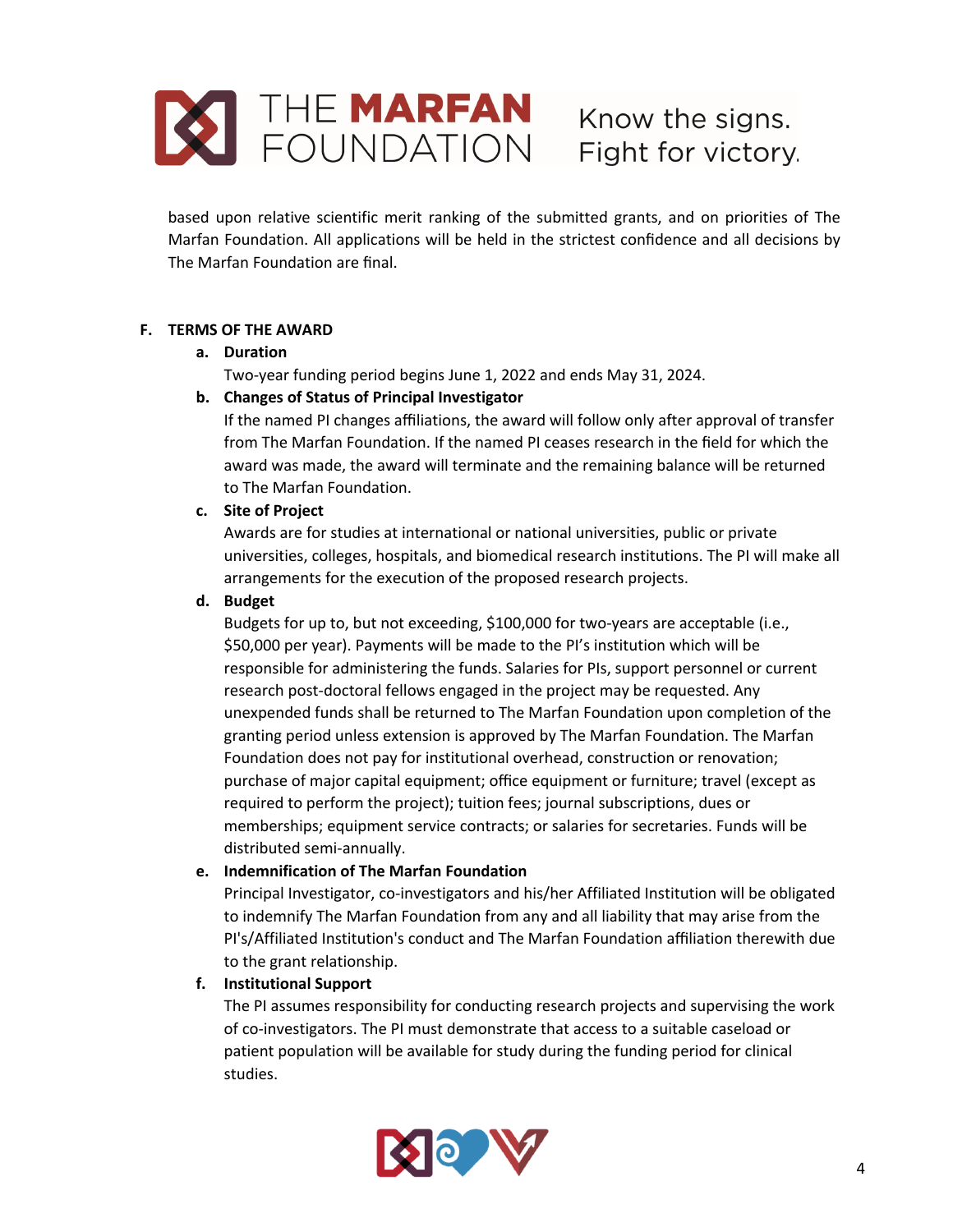

# **g. Use of Animals and Humans in Biomedical Research**

All PIs must certify that the research facilities, its researchers, and employees adhere to the Animal Welfare Act, National Research Council Guide for the Care and Use of Laboratory Animals, and any appropriate U.S. Department of Agriculture or National Institutes of Health Regulations and Standards or similar country standards. An Institutional Review Board (IRB), Institutional Animal Care and Use Committee (IACUC) or its equivalent must approve research involving human subjects or animals, and a copy of the approval or pending approval must be sent with this application. Copies of annual IRB renewals must be forwarded to The Marfan Foundation. IRB/IACUC approval must be documented prior to dispensation of The Marfan Foundation's funds. The application must include letters of support if the proposed project uses facilities not routinely available to or directly under the supervision of the sponsoring program.

# **h. Publications**

All discoveries resulting from work supported in part by The Marfan Foundation should be made available to the public and scientific community through approved scientific channels such as national meetings and peer reviewed publications. Publications will acknowledge the support of The Marfan Foundation. Two reprints of each publication must be forwarded to The Marfan Foundation.

# i. **Publicity**

The Marfan Foundation shall be permitted to use the PI's name, image and likeness, as well as the name of the Affiliated Institution, in connection with all statements, printed materials, or electronic media related to the Grant Award or related to The Marfan Foundation's Research Program. At the Foundation's request, the PI will provide The Marfan Foundation with appropriate photographs and biographical information to be used in connection with this grant.

# **j. Intellectual Property (IP)**

Pursuant to the Foundation's established policy, inclusion of the IP provisions is a condition for the Foundation making a grant and entering into all research agreements.

# **k. Progress and Financial Reports**

The PI must provide a progress report and a financial report no later than 45 days after the completion of the first 10-month period and at the completion of the grant. Failure to provide such reports will preclude the PI from obtaining further funding. Consideration for future funding will be dependent upon completion of these progress reports. An additional and final questionnaire will be forwarded to the grant recipient after the completion of the grant to describe any publications and subsequent funding received based on research performed using the Foundation's funds.

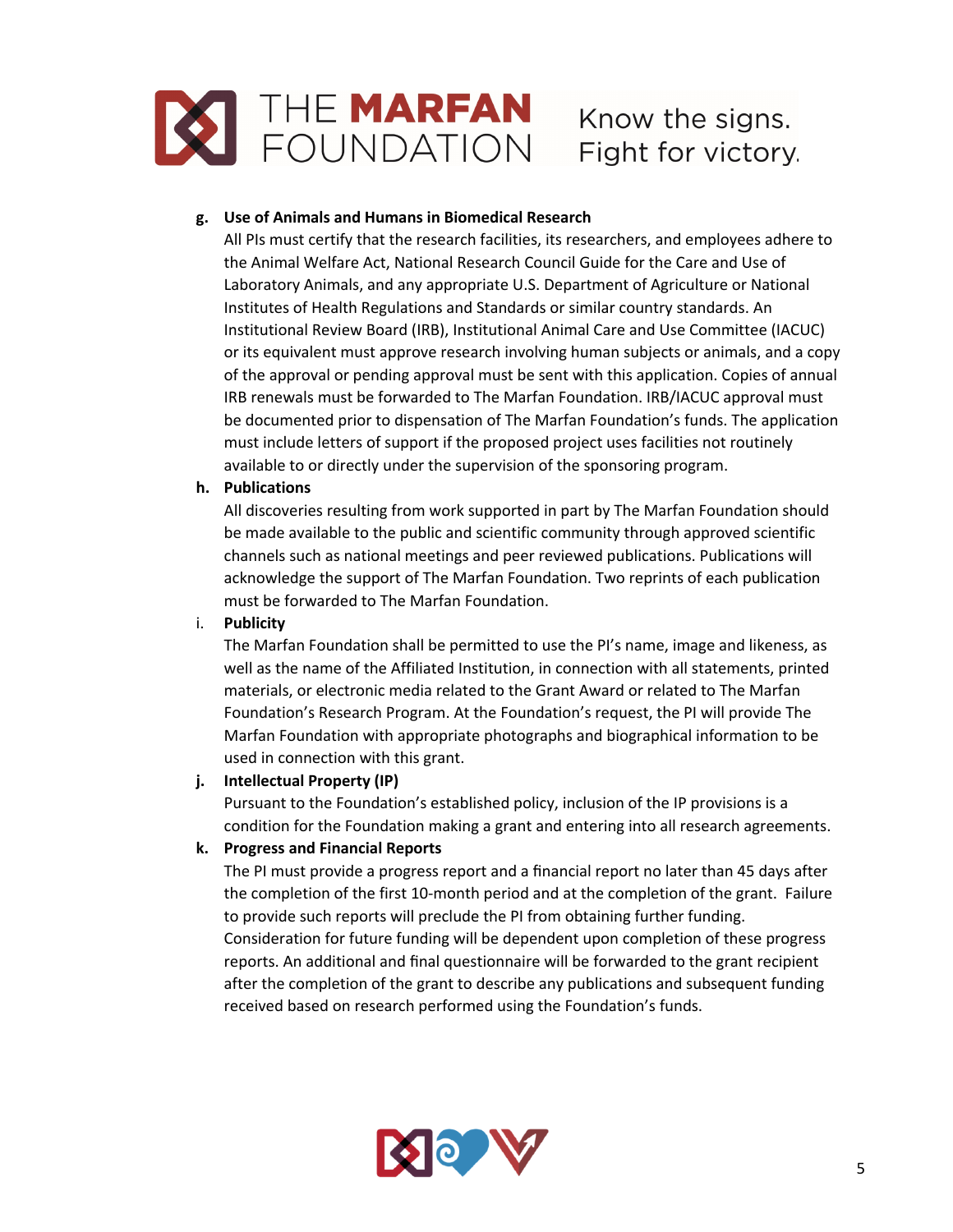

# **G. CONTACT INFORMATION FOR CORRESPONDENCE**

Josephine Grima, PhD Chief Science Officer The Marfan Foundation Tel: 800-8-MARFAN or 516-883-8712 ext. 117 22 Manhasset Avenue Fax: 516-883-8040 Port Washington, NY 11050 Email: jgrima@marfan.org

#### **H. DETAILS OF PROPOSAL**

**The application must be submitted electronically, including the application forms, additional pages, and appendices, as a single PDF file, via The Marfan Foundation website, marfan.org.**

Please name your application using the following format:

CareerDevelopment \_LastName\_FirstName.pdf

The application forms may be completed using the free Adobe Reader program. If you do not already have it, you can download it at http://www.adobe.com/products/reader.html. The Title Page form requires dated signatures; you may either insert a digital signature and date or print the form and then scan it to include in your application PDF.

Pages should be numbered at the bottom. Minimum font size for text is 12 point. Appendices should not be used to subvert the page limitation on the grant; however, figures, tables, diagrams and photographs can be placed in the appendices. Please present the proposal in the order that follows.

- **1. Title Page: 1 page**
	- a. Application form provided
- **2. Table of Contents: 1 page**
	- a. Application form provided
- **3. Project Abstract and Lay Person Summary: 1 page each**
	- a. On a single page, describe precisely and clearly the nature, objective, methods of procedure and significance of the proposed research project, and how it relates to the goal of providing a better understanding of Marfan syndrome, VEDS, EDS, LDS, and other related conditions and/or improving the treatment or diagnosis of Marfan syndrome, VEDS, EDS, LDS, and other related conditions (limit 300 words).
	- b. Rewrite the abstract in abbreviated form in terms suitable for presentation to lay persons (limit 500 words).

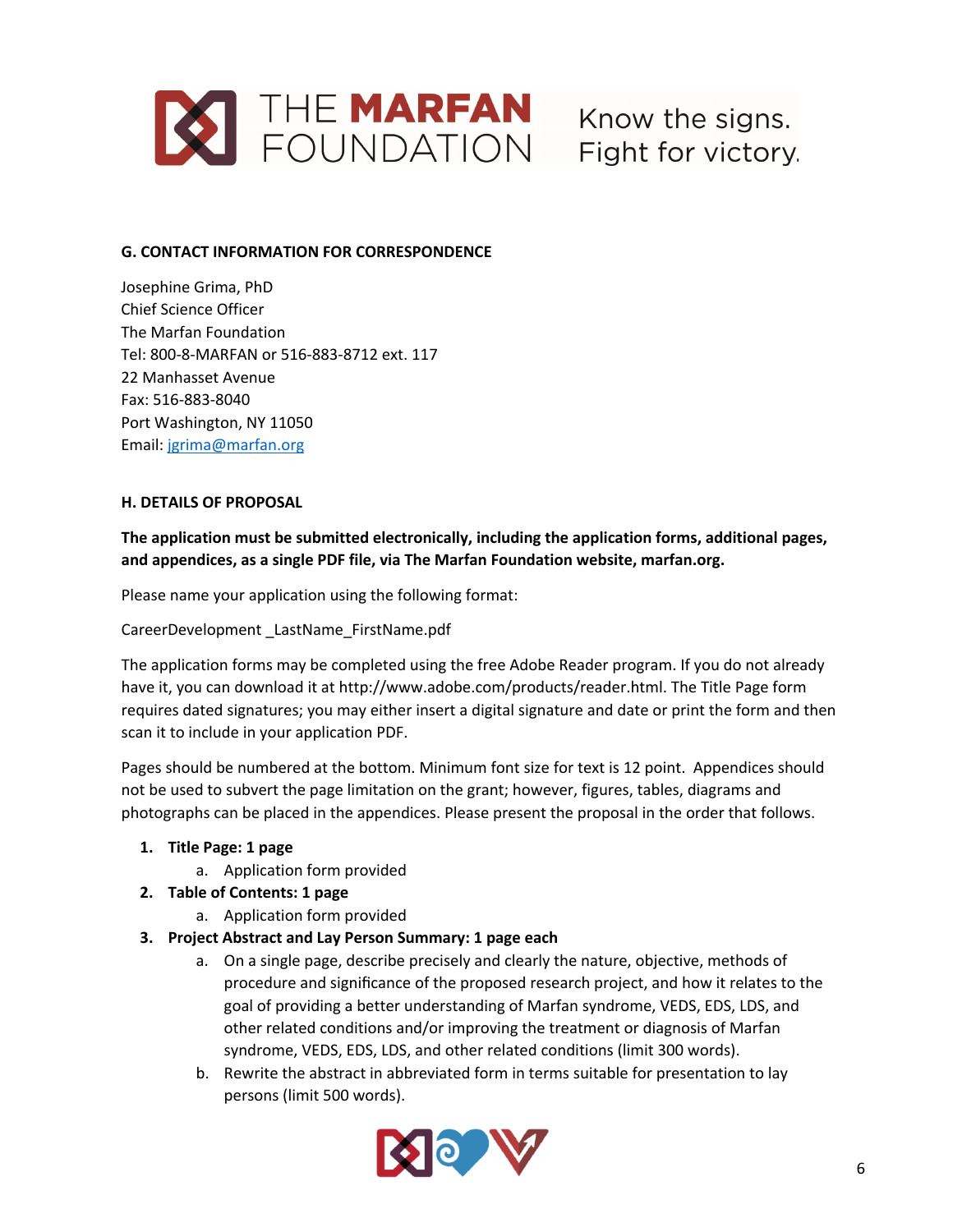

# **4. Research Plan: 3 pages**

a. Include Goals and Objectives; Rationale; Methodology; Evaluation. (Figures should be placed in appendix.)

# **5. Please comment upon the importance of funding:**

- a. Will this funding allow you to pursue studies that would otherwise not be performed? Is funding meant to supplement other sources of support?
- b. Do you anticipate that this funding will increase your competitiveness for other funding sources?

# **6. Please comment upon the significance of the work that you propose:**

- a. Is it similar to or a direct extension of work that has been or is being performed elsewhere?
- b. Does the work complement or extend other studies that are being performed at your institution?
- c. How novel are the studies that you describe?
- d. Would such a proposal be competitive for NIH funding in its current form, or would you require additional preliminary data?
- e. Do you anticipate that the support would lead to the generation of physical resources that might be useful to other investigators in the field?
- f. If so, would you be willing to make them widely available?

# **7. Budget and Justification**

- a. List full budget with amount requested. Include:
	- i. Names, titles, time/percentage effort of all participants, requested salaries and fringe benefits.
	- ii. Supplies needed to complete project.
	- iii. A statement that the institution or other funding sources will absorb indirect costs.
	- iv. A written budget justification. The budget justification should be suited to the proposal. It is important that the investigators match the dollar award with the actual project. If funding from other sources is being used to cover certain parts of the study, please elaborate on what parts of the budget will not be completed with Foundation funding and what the approximate costs of the full project would be. No overhead or indirect costs will be considered. List the additional sources of funding if budget exceeds proposal amount.

# **8. Other Support: 2 pages**:

- a. List other support received by principal and co-investigators for any projects (include yearly and total budget and duration of any grants):
	- i. Current
	- ii. Pending
	- iii. Description (in a paragraph, describe each current or pending grant and whether it has scientific or budgetary overlap with the present proposal).

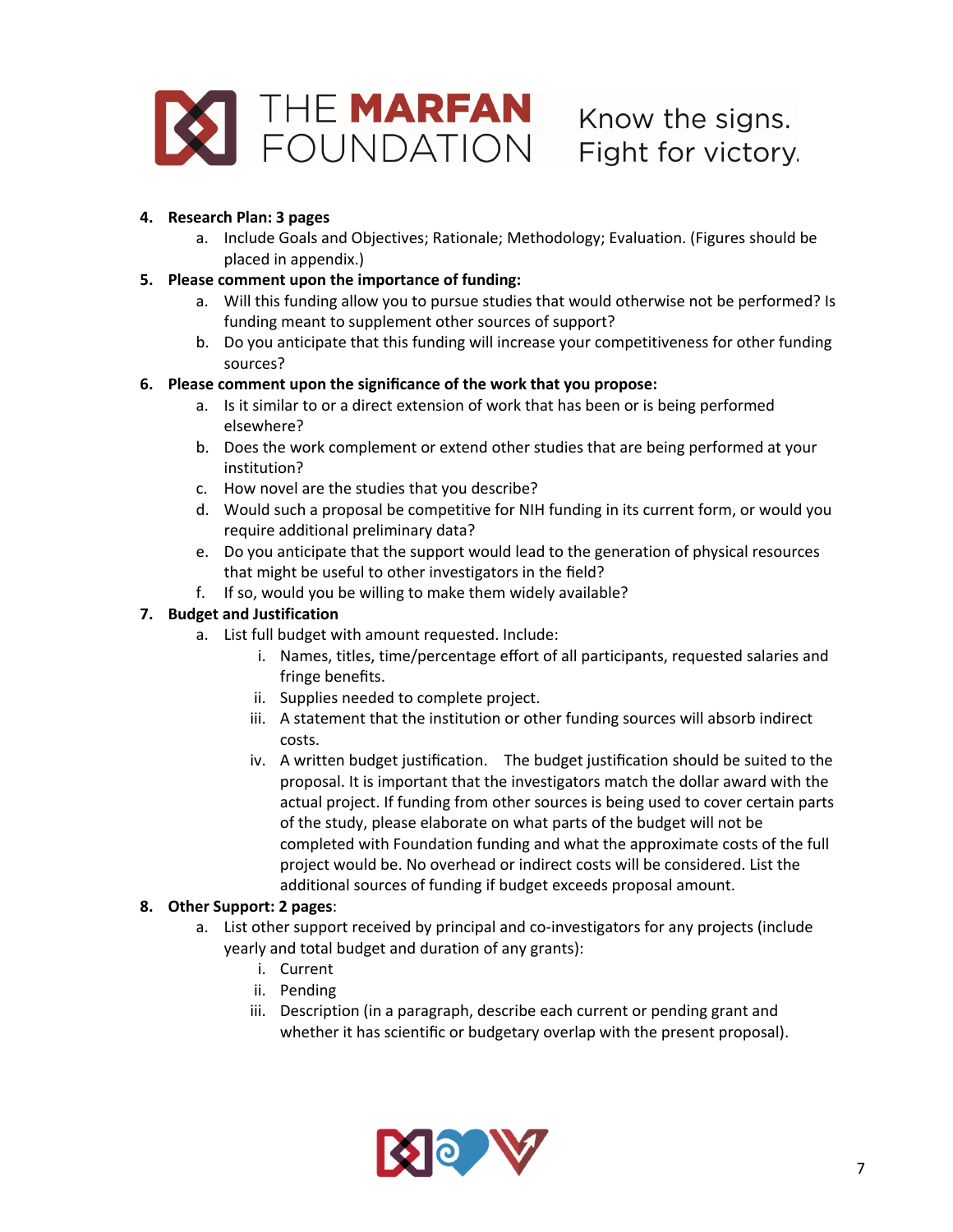

# **9. Biographical Sketches: 5 pages each**

a. Using the supplied form, please provide biographical sketches for key personnel. Indicate the total number of publications in each of the (2) categories: referenced articles and invited works. If you prefer, you may use the NIH biosketch form instead.

#### **10. Facilities Description: 1 page**

a. Describe the research facilities (laboratory space, clinical population, etc.) available for the project.

## **11. Appendix**

- a. Figures, tables, etc.
- b. Literature cited
- c. Human subjects experimental approval
- d. Vertebrate animal experimental approval

## **I. EXHIBIT I to Research Grant Recipient Agreement**

## **Patent, Intellectual Property and Technology Licensing Policy of The Marfan Foundation (this "Policy")**

## Effective Date: March 15, 2021

Although one of the primary purposes of The Marfan Foundation (the **"Foundation"**) in funding scientifically meritorious research is to advance its mission, the Foundation recognizes that inventions having public health, scientific, business or commercial application or value may be made in the course of research supported by the Foundation. It is the desire of the Foundation that such inventions be administered in a manner that they are brought into public use at the earliest possible time. The Foundation recognizes that this may be best accomplished through patenting, copyrighting, and/or licensing of such inventions.

Certain capitalized terms used in this Policy that are not otherwise defined herein shall have the meanings set forth below:

**"Invention"** is any discovery, composition of matter, method, process, product, program, software or know-how, whether or not patented or patentable or copyrighted or copyrightable, that is conceived or reduced to practice in the performance of a Foundation award and has an application of value such that its use, licensing, lease or sale can generate revenue.

**"Award"** is the Foundation funding mechanism and accompanying financial support given to a specific institution to support the work and/or training of a specific Investigator and any Co-Investigators (as defined below).

**"Institution"** is the entity (university, medical center, hospital, research institute or any other organization) in which the work and/or training supported by the Foundation funding will be conducted.

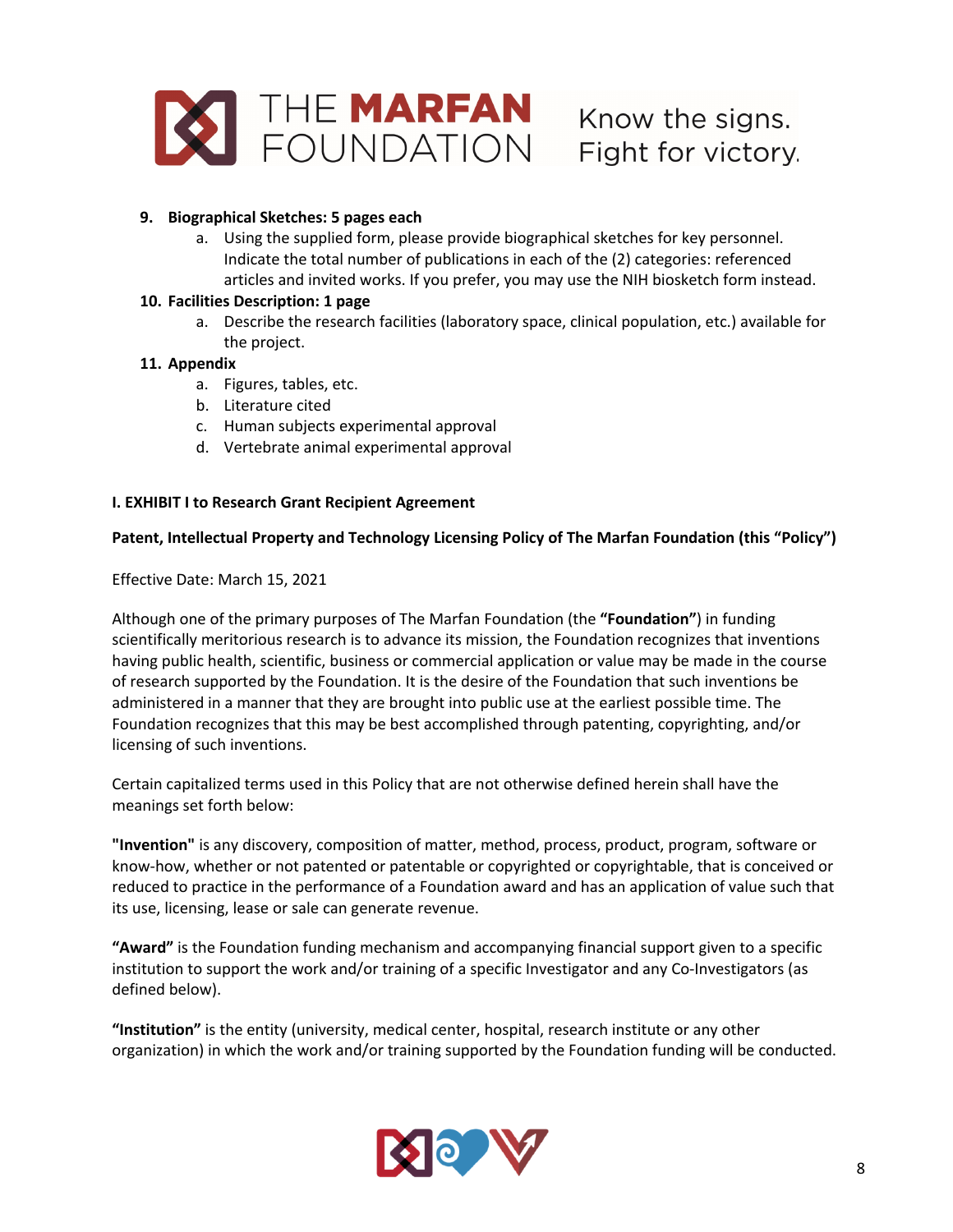

**"Principal Investigator"** (and/or **"Co-Investigator(s)"** if applicable) is the individual(s) receiving the award and responsible for the conduct of the research supported by a Foundation Award.

**"Collaborating Investigator"** is an individual who contributes in a substantive way to the scientific development or execution of the project.

**"Inventor(s)"** is the Investigator, Co-Investigator(s) and/or Collaborating Investigator(s) (if applicable) who made an Invention.

Inventions are subject to the Foundation's Patent, Intellectual Property, and Technology Licensing Policy as set forth below:

- 1. All Inventions shall be reported in writing to the Foundation within sixty (60) days of the date when the Invention is disclosed to the Institution where the work was done, and prior to any public disclosure. The report to the Foundation should be the initial copy of the Institution's Invention disclosure form and any subsequent versions that have substantive changes or additional information.
- 2. If the Institution receiving or disbursing the Foundation funds that support the Invention has an established and applicable patent, intellectual property or technology transfer policy and procedure for administering Inventions, the Foundation will defer to that policy with the following exceptions and requirements which shall control in the event of a conflict:
	- a. Title to any Invention shall reside in the Institution; and title may be permitted to reside in the Inventor(s) or any other person or institution with the prior written approval of the Foundation, upon advice of the Foundation's legal counsel and science advisors, except that no Foundation approval is required for title to reside in the United States Government.
	- b. Institution and Investigator(s), if appropriate, shall promptly determine whether they desire to seek patent or other statutory protection for an Invention and shall notify the Foundation in writing within sixty (60) days of the decision to seek (or not seek) such protection. The Foundation also will be notified in writing within sixty (60) days of a patent application being filed, and any patent subsequently being issued, and/or of a license, lease, sale or revenue generating agreement concerning the Invention prior to their execution. No patent or patent application shall be abandoned without prior notification by the Institution or Inventor(s) to the Foundation and offering to assign to Foundation all right, title and interest to the Invention to the extent permitted by law.
	- c. Notwithstanding any other provision of this Policy, the Foundation shall participate in the income derived from the Invention. The Foundation's participation shall be determined, within one year or a reasonable period of time after reporting of the Invention to the Foundation, by mutual agreement between the Institution or other titleholder and the

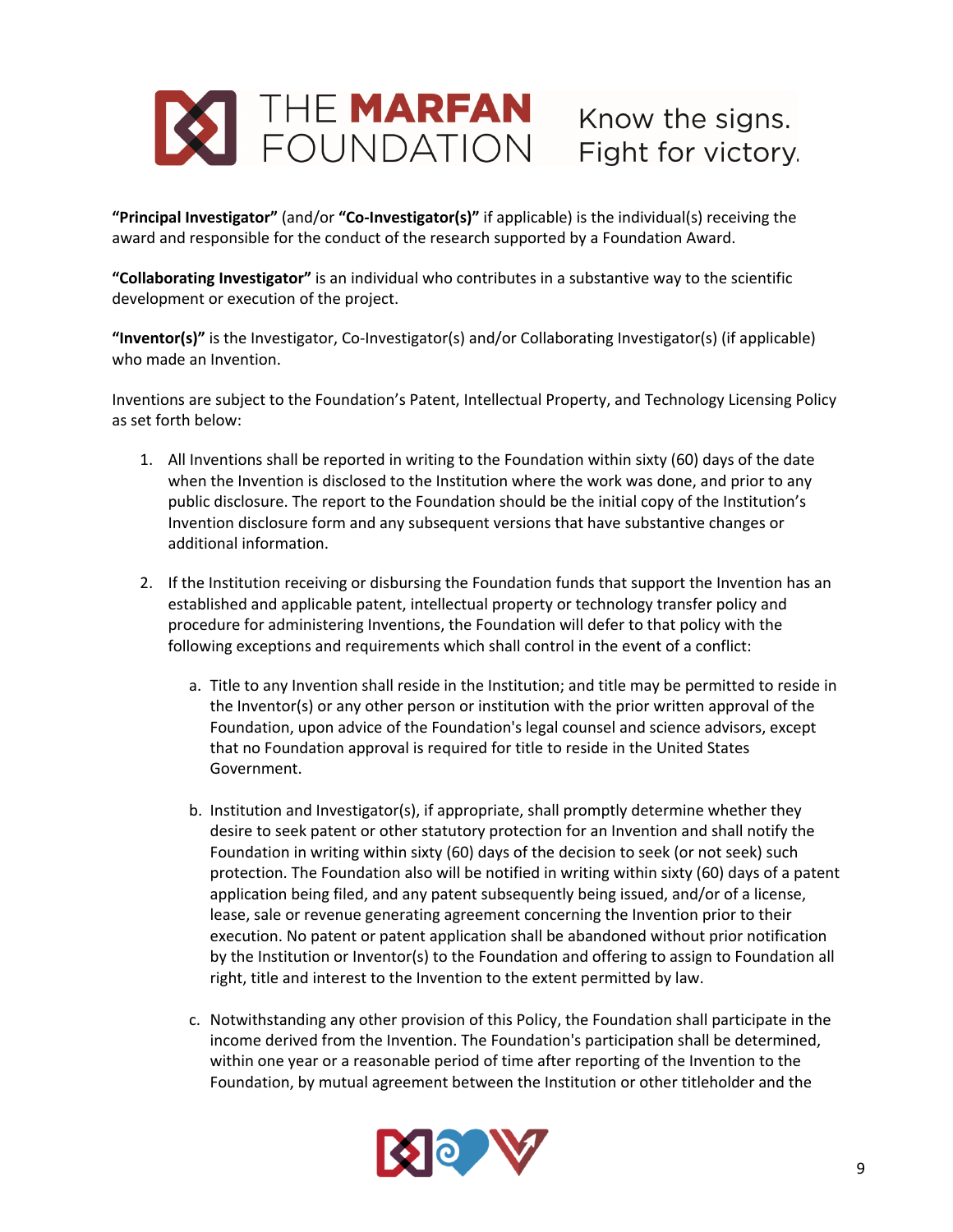

Foundation, with the Foundation's rights hereunder not being affected if such determination is not made within said time period. The amount of the Foundation's participation shall be guided by the principle that the Foundation's sharing of income shall be in proportion to the Foundation's portion of support for the work or research giving rise to the Invention. The Foundation waives receipt of income until the cumulative net income (i.e., net of any direct out-of-pocket patenting costs) from an Invention conceived or reduced to practice from the performance of an Foundation Award exceeds \$500,000.

- d. The Institution or other titleholder, when it licenses an Invention to another party for commercialization, shall include provisions in the license obligating the licensee to commercialize the Invention in a diligent manner and meet appropriate diligence requirements and concrete development milestones to avoid the license terminating, and the Institution or other titleholder shall monitor performance of the licensee relative to these requirements and milestones. The Institution or other titleholder, or its designee or licensee shall take commercially reasonable steps to bring the invention to practical or commercial application in a reasonable time period (based on type of Invention) after issuance of a patent or other clear determination of commercial value. If the Institution or other titleholder, or its designee or licensee, has not taken commercially reasonable steps and cannot show reasonable cause why it should retain title to and all rights in the administration of the Invention for a further period of time, then, if no other parties have superior legal rights, the Institution or other titleholder and the Foundation shall determine a course of action including but not limited to
- i. the Institution or other titleholder's renegotiation of milestones with the current licensee or termination of the current license and licensing of the Invention to another licensee;
- ii. a non-exclusive right to the Institution or other titleholder to practice the Invention for any non-commercial purpose;
- iii. a global, exclusive or non-exclusive, non-revertible, royalty-free license to the Foundation;
- iv. the provision to the Foundation of any additional materials necessary for regulatory filing and the technology's enablement that might be in the possession or control of the Institution or other titleholder, except for intellectual property that was not generated as a result of the Foundation's assistance; or
- v. any other action appropriate in the circumstances.
- 4. If the Institution has no established and applicable patent, intellectual property or technology transfer policy or procedure for administering Inventions, title to any invention shall reside in the Institution or Inventor(s) as agreed by them and the Institution and Inventor(s) shall comply with all requirements in Sections 2.b and 2.d and the Foundation shall have all rights set out in Sections 2.c and 2.d.